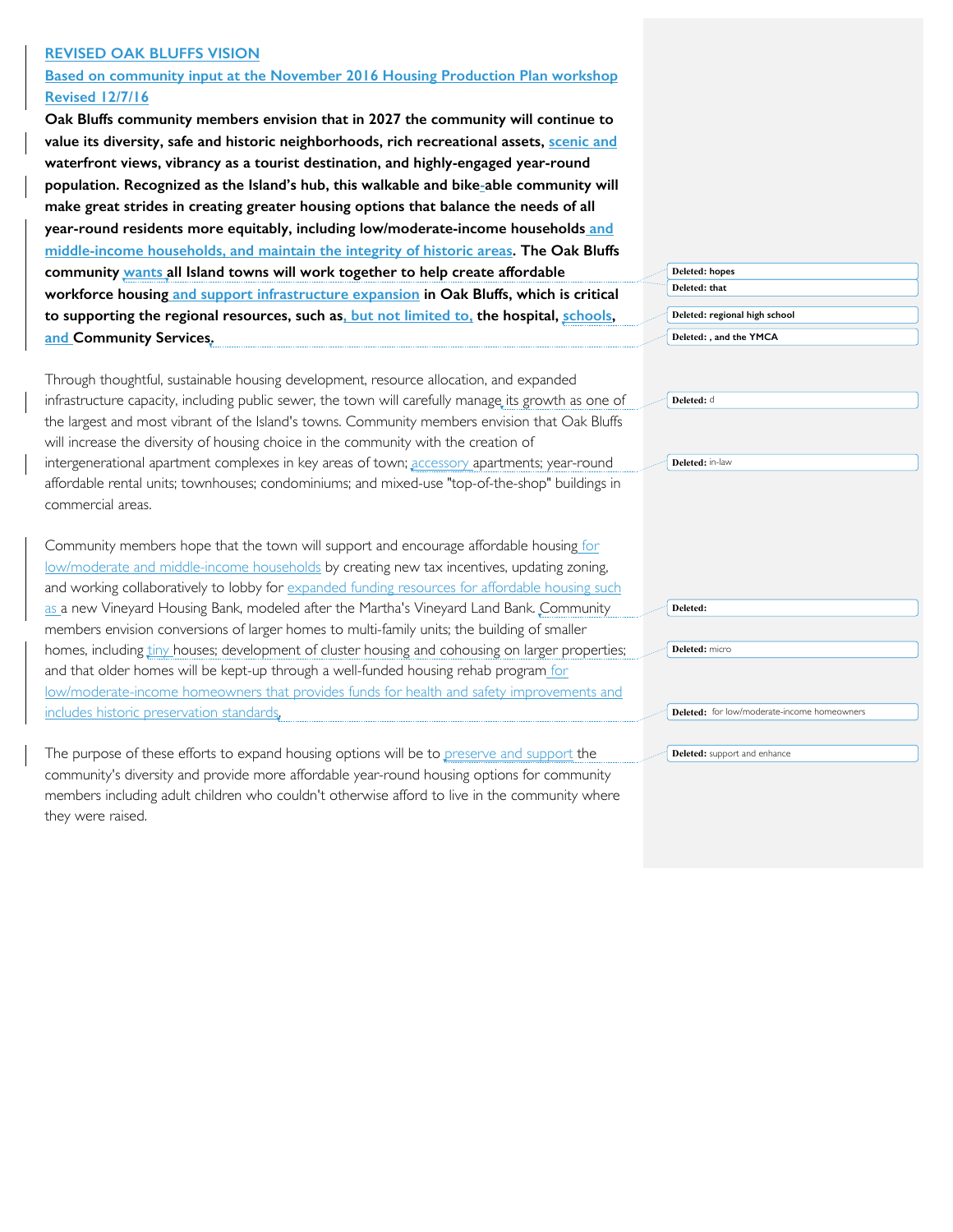Martha's Vineyard Draft Goals for Housing Production Plans - revised based on community comments at November 2016 HPP workshops *Prepared by JM Goldson 11/4/16, revised 11/8/16, 12/7/16*

|                | Oak Bluffs                                                            |                               |
|----------------|-----------------------------------------------------------------------|-------------------------------|
| Housing        | Encourage the creation of greater housing options to balance the      |                               |
| Options        | needs of all year-round residents more equitably, including           |                               |
|                | low/moderate income households. This could include                    |                               |
|                | intergenerational apartment complexes, accessory apartments, year-    | Deleted: in-law               |
|                | round affordable rental units, townhouses, condominiums,              |                               |
|                | converted larger single-family houses or other buildings to multi-    |                               |
|                | family, smaller homes (including tiny houses), cohousing, and mixed-  | Deleted: micro                |
|                | use "top-of-the-shop" buildings in commercial areas.                  |                               |
| Household      | Foster the creation of year-round housing options, through adaptive   |                               |
| <b>Types</b>   | reuse of existing buildings as well as new construction, that help to |                               |
|                | preserve and support population diversity and decrease the summer     | Deleted: enhance              |
|                | shuffle. These options should support the needs of low/moderate       | Deleted: and                  |
|                | income households, the year-round workforce, low/moderate-            |                               |
|                | income adult children who grew up on the Vineyard, seniors, and       | Deleted: in Oak Bluffs        |
|                | people with disabilities, as well as extremely low-income households  |                               |
|                | including individuals and families experiencing or at risk of         |                               |
|                | homelessness.                                                         |                               |
| Economic       | Work together with other Island towns to support development of       | Deleted: help create          |
| Vitality       | affordable year-round housing and infrastructure costs to support     | Deleted: workforce            |
|                | employees of regional resources, such as, but not limited to, the     | Deleted: in Oak Bluffs        |
|                | hospital, schools, and Community Services, Also, to support           | Deleted: regional high school |
|                | economic vitality of the community, encourage mixed-use "top-of-      | Deleted: , and the YMCA       |
|                | the-shop" buildings in commercial areas.                              |                               |
| Community      | Carefully manage the impacts local growth through thoughtful, well-   |                               |
| Character /    | integrated, and sustainable housing development, resource             |                               |
| Smart Growth / | allocation, and expanded infrastructure capacity, including public    |                               |
| Location       | sewer.                                                                |                               |
| Resources &    | Expand local and regional resources and capacity to support the       |                               |
| Capacity       | creation of year-round affordable housing and a well-funded housing   |                               |
|                | rehabilitation program for low/moderate-income homeowners.            |                               |
|                | Work cooperatively with other Island towns, the Martha's Vineyard     |                               |
|                | Commission, and other organizations to promote expansion of           |                               |
|                | local/regional resources that can support the creation of affordable  |                               |
|                | rental housing, such as through creation of a new Vineyard Housing    |                               |
|                | Bank and/or taxation on seasonal rentals.                             |                               |
| Quantitative / | Support the creation of 68 or more low/moderate income (LMI)          | Deleted: at least 55          |
| Production     | units over five years (an average of $14$ LMI housing units per year) | Deleted:                      |

**DRAFT**  $\frac{12/7/16}{ }$  8

 $\mathbf{l}$